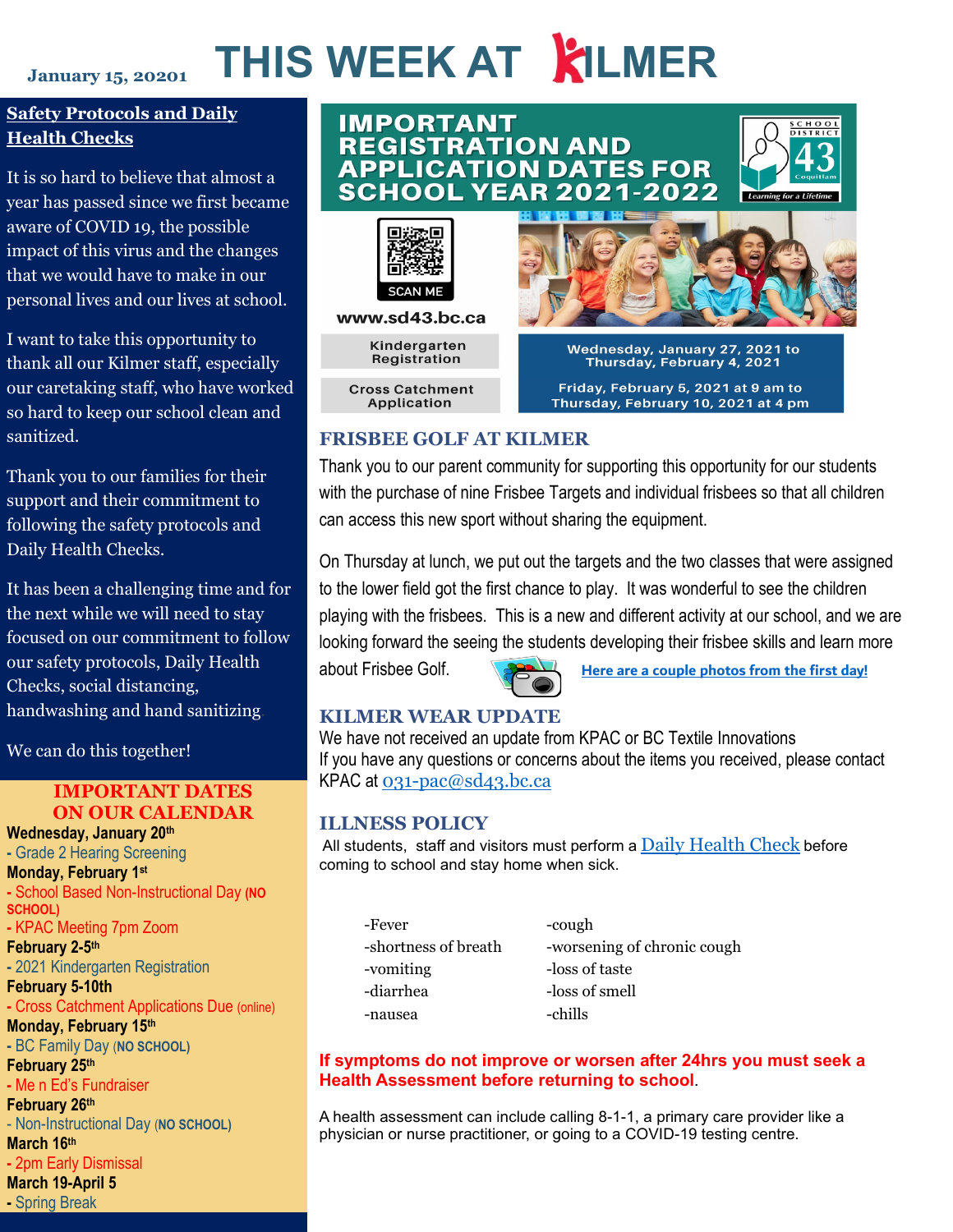If a COVID-19 test is not recommended by the health assessment, your child can return to school when symptoms improve and they feel well enough. Testing may not be recommended if the assessment determines that the symptoms are due to another cause (i.e. Not COVID-19).

If a COVID-19 test is recommended but is not done because the person or parent chooses not to have the test or a health assessment is not sought when recommended, and the person's symptoms are not related to a previously diagnosed health condition, they should stay home from school until 10 days after the onset of symptoms, and then may return if feeling well enough.

If the COVID-19 test is positive, the person should stay home until they are told by public health to end their self-isolation. In most cases this is 10 days after the onset of symptoms. Public health will contact everyone with a positive test.

**If the COVID-19 test is negative, the person can return to school once symptoms have improved and they feel well enough.** Symptoms of common respiratory illnesses can persist for a week or more. Re-testing is not needed unless the person develops a new illness. BCCDC has information on receiving negative test results.

If a child starts showing symptoms of which **could be Influenza or COVID-19** while at school, they will be instructed to put on a mask and moved to the Isolation Room. Parents will be contacted and must plan arrangements to have their student picked up right away.

**Parents must seek a Health Assessment for their child, and students should not return for at least 24 hours.** 

## **KPAC IS FUNDRAISING!**



**Cobs Fundraiser -** Visit COBS Bread at Oxford Marker (2020 Oxford Connector, Port Coquitlam) and mention "Kilmer Elementary School' and COBS Bread will donate 5% of the purchase to the school.



## **NEW! Return It Express Fundraiser!**

École Kilmer Elementary School is now registered with Return It Express Recycling in BC. Our return it code is: **604-941-3401** *\*updated*

Alternatively, if you would like to request an Express Bag label, please contact PAC at: [031](mailto:031-pac@sd43.bc.ca) [pac@sd43.bc.ca!](mailto:031-pac@sd43.bc.ca)



# **Me N Ed's Pizza - Thursday, February 25th 11am-9pm**

Please This fundraiser is from 11:00 am- 9:00 pm and is good for dine in, take out and delivery on ALL menu items. 25% of all sales will be given back to KILMER

You must mention KILMER ELEMENTARY ON ALL ORDERS for our fundraiser to be triggered.

The fundraiser is affiliated with the Port Coquitlam location only.

spread the word!  $(604)$  942-1200 https://www.meneds.ca/port-coquitlam

## **STUDENT ABSENCES**

If your child is going to be away, you're running late or they require an early dismissal please submit a Daily Absence Report Online, before 8am**. If your student is on the GTS Program, please put in their absences for January 2021. [Report your Student's Absence Online](https://www2016.sd43.bc.ca/eforms/_layouts/15/FormServer.aspx?XsnLocation=http://www2016.sd43.bc.ca/eforms/AbsenceReportForm/Forms/template.xsn&OpenIn=browser&SaveLocation=http://www2016.sd43.bc.ca/eforms/AbsenceReportForm&Source=http://www2016.sd43.bc.ca/eforms/AbsenceReportForm)**

*We ask that any students arriving AFTER 9:30 am report to the main entrance. If you are picking your child up for an appointment during the lunch break, it is helpful if you can plan to pick them up at 11:45 from their classroom door.*

**Kilmer Elementary** 1575 Knappen St

604-941-3401 kilmer@sd43.b.ca

Port Coquitlam, BC V3C 2P8

[www.sd43.bc.ca/school/kilmer](http://www.sd43.bc.ca/school/kilmer)

## **OFFICE HOURS**



*The doors to the school remain locked, please call the office at 604-941-3401 between 8:15-3:15 if you require assistance or email the school at Kilmer@sd43.bc.ca. We ask that your child arrives prepared for their day.*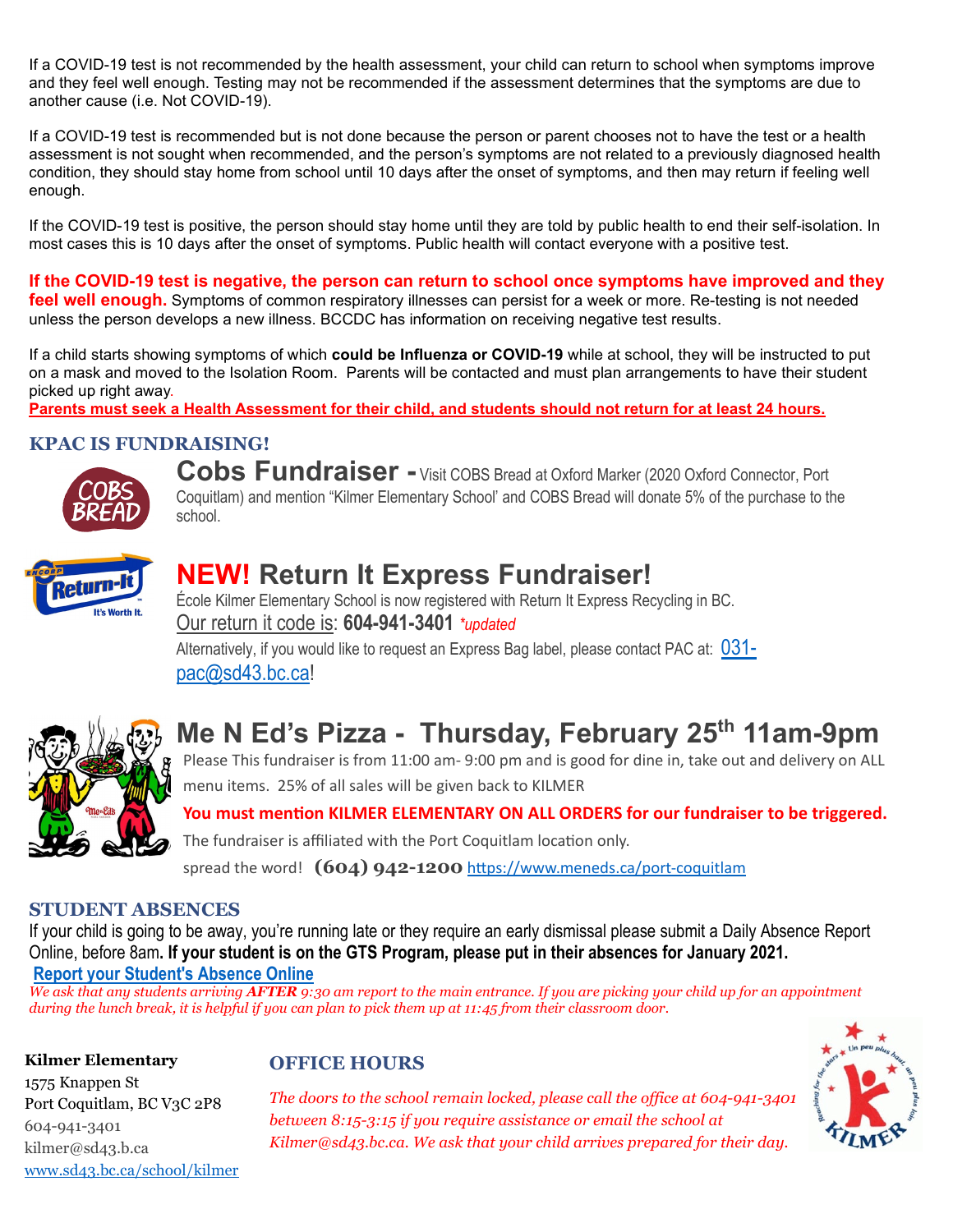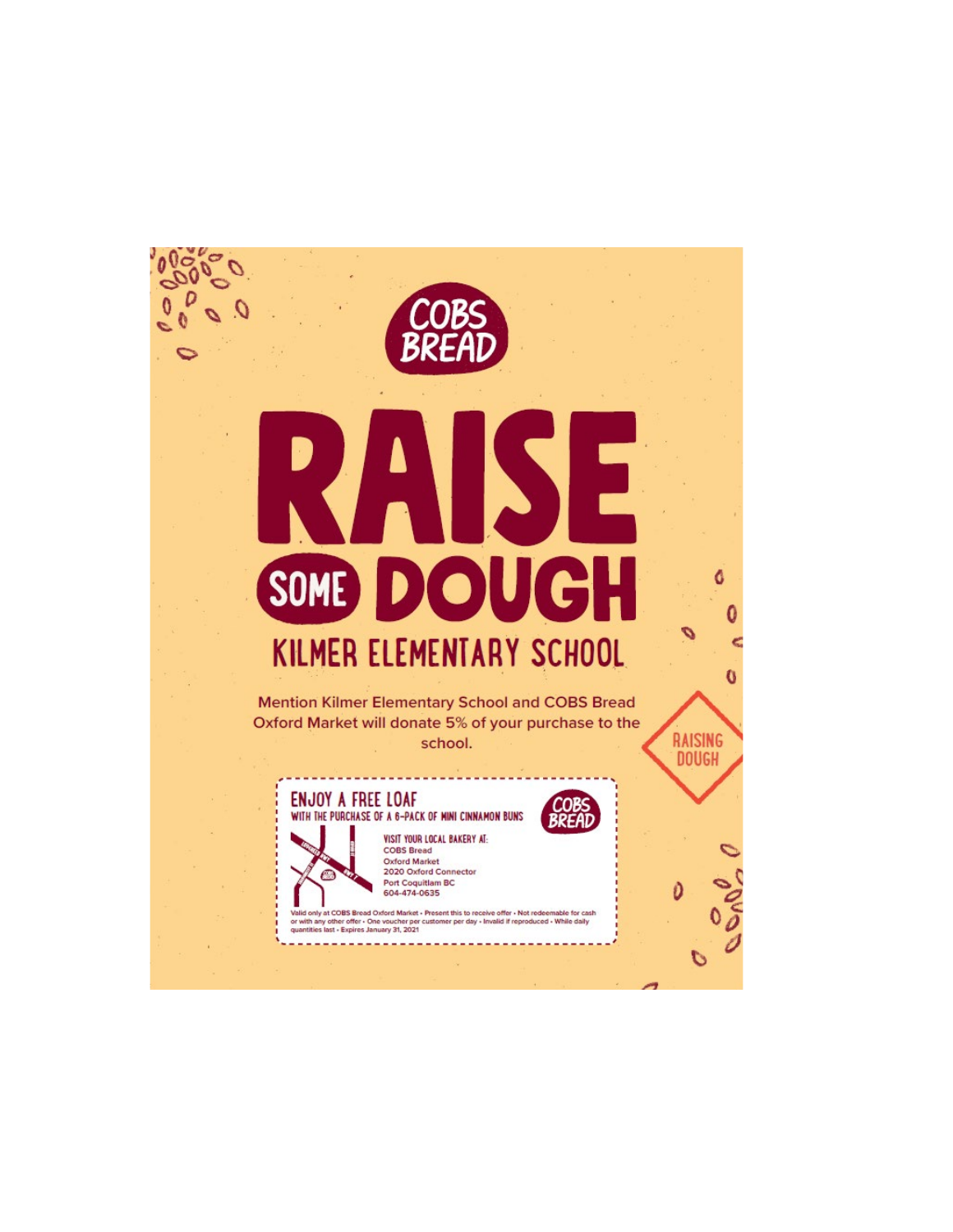## \*Attention Kilmer Community\*

We are having a Grade 5 Fundraiser!



Thursday, February 25<sup>th</sup> 11am-9pm

Dine In - Take-Out - Delivery

\*All Menu Items\*

# Kilmer gets 25% of all sales!

Tell your family, your neighbors, your workplace, tell everyone in POCO!

\*\*\*Just mention KILMER when you order, and we'll receive 25% of each order.

Contribute to our grade 5 celebration by supporting your favorite local Pizzaria!

<https://www.meneds.ca/port-coquitlam>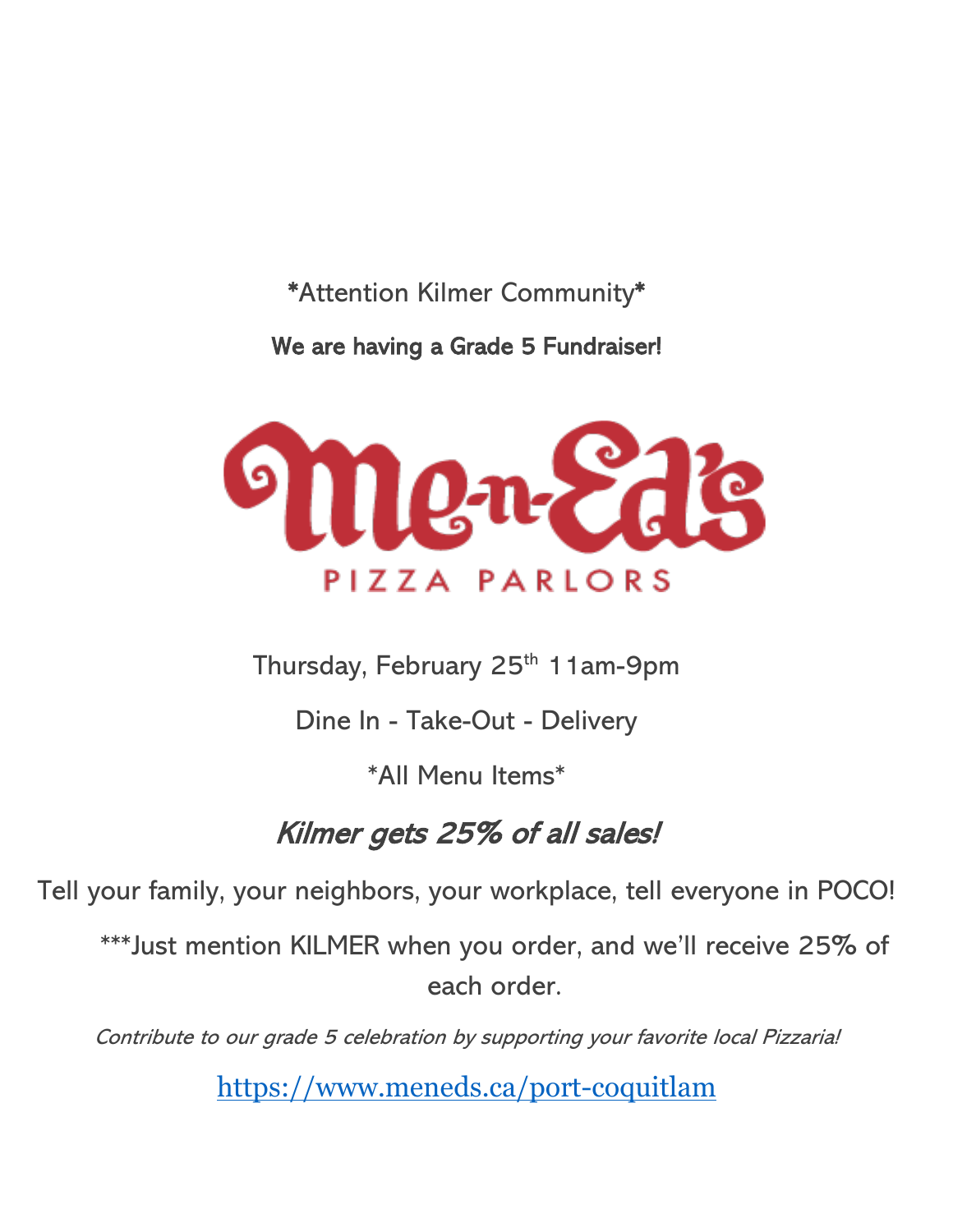

**550 Poirier Street, Coquitlam, British Columbia V3J 6A7 Phone 604-939-9201 Fax: 604-939-782**

Friday, January 15, 2021

Dear members of our school communities,

The Board of Education appreciates and recognizes your many and valuable contributions to our school communities. With that in mind, we wish to invite you to participate in the 2021-22 Budget Process.

The 2021-22 Budget Process – [Stakeholder Consultation Guide,](http://www.sd43.bc.ca/budget/Documents/Consultation%20Guide%202021-2022%20Final.pdf) is a comprehensive document regarding the budget process and includes the many way you can provide feedback to the Board of Education.

We invite you to share your input at our first budget meeting on Tuesday, February 16, 2021, in advance of staff preparing the budget. Your input can help shape the budget proposal for the Board of Education to consider in April 2021. If you would like to provide input, please email [budgetfeedback@sd43.bc.ca](mailto:budgetfeedback@sd43.bc.ca) and a staff member will be happy to guide you through the process.

### New for 2021 – Virtual Meeting Procedure:

The Budget Input session will occur via ZOOM. Please be mindful of the following:

- please ensure that your name on screen is your first and last name, as it appears on your sign-up documentation.
- we advise that there be one speaker for each presentation, for a more seamless presentation.

- you will note that upon accessing the meeting, that you will not be able to control your microphone or camera. At the time of your presentation, SD43 staff will grant you access to control your microphone and camera, to ensure you can make your presentation.

- access to your camera and microphone will be removed following your presentation.

\*NOTE: it would be appreciated if your camera is on for the duration of your presentation.

In addition, we welcome your attendance at any of the three stakeholder information and feedback events in April, or through email [\(budgetfeedback@sd43.bc.ca\)](mailto:budgetfeedback@sd43.bc.ca) or mail.

Please visit the SD43 Budget website at [www.sd43.bc.ca/budget](http://www.sd43.bc.ca/budget) to:

- Learn about government funding and allocation;
- Learn about the SD43 budget process;
- Learn about *[Directions 2025](http://www.sd43.bc.ca/Board/Vision/Documents/Directions2025.pdf)*, the School District's vision;
- Engage in the consultation by asking questions about the budget;
- Expect responses to your concerns and input; and
- Contribute ideas that align with the goals and objectives from *Directions 2025* on how to address the opportunities and challenges.

We look forward to hearing from you.

Yours truly,

#### **SCHOOL DISTRICT NO. 43 (COQUITLAM) Board of Education**

c/o Chris Nicolls, Secretary-Treasurer/CFO

## Jennifer Toderas

**Executive Assistant to the Secretary-Treasurer/CFO** SCHOOL DISTRICT 43 (COQUITLAM) 550 Poirier Street, Coquitlam, BC V3J 6A7 **P:** 604-939-9201 **F:** 604-939-7828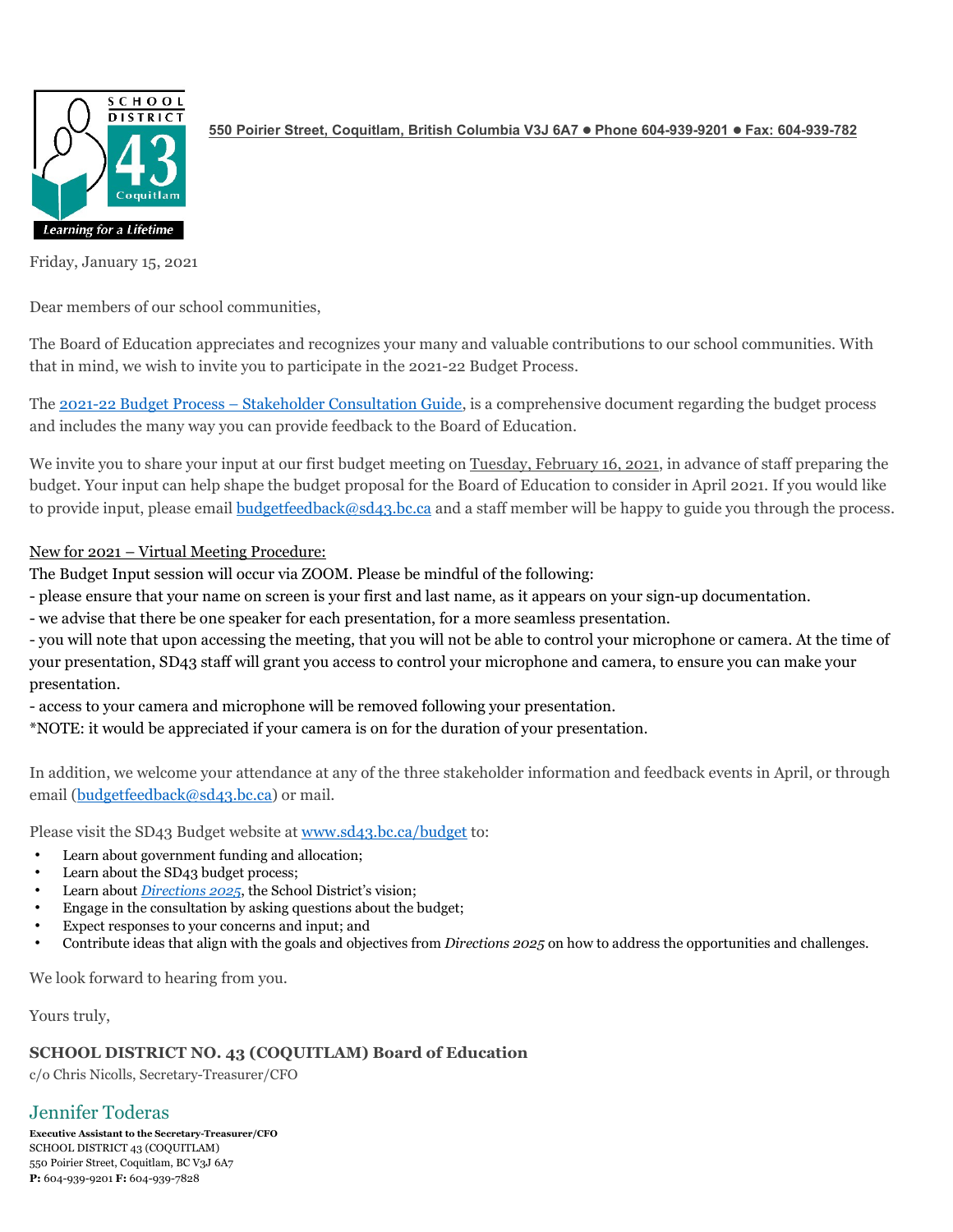E: [jtoderas@sd43.bc.ca](mailto:jtoderas@sd43.bc.ca) [www.sd43.bc.ca](http://www.sd43.bc.ca/) *Learning For a Lifetime*



**550 Poirier Street, Coquitlam, British Columbia V3J 6A7 Phone 604-939-9201 Fax: 604-939-782**

January 5, 2021

Dear SD43 families,

We have welcomed in the new year and, while the COVID-19 pandemic still looms large, 2021 brings us new hope. I wish to commend our SD43 parent community for their efforts to ensure students are healthy and safe as they return to school. Within the SD43 community, everyone has come together in support of children and families. However, we must remain vigilant in our daily health checks, physical distancing and hand hygiene as this is not the time to let our guard down.

If you have questions related to COVID-19, school exposures or school procedures and protocols, the SD43 website is a valuable resource for accurate information and supports. The following examples are highlights that may be of interest:

- [B.C.'s Back to School](https://www2.gov.bc.ca/gov/content/education-training/k-12/covid-19-return-to-school) Plan
- [Daily Health](http://www.sd43.bc.ca/Lists/Documents/2020.09.18%20Daily%20Health%20Check%20Screen%20%28English%29.pdf) Check
- [Stage 2 Health and Safety Protocols: K-12 \(PDF for SD43](http://www.sd43.bc.ca/FAQ/Documents/Health%20%20Safety%20Protocols%20for%20Schools%20Stage%202%20September%2023%202020%3B%20for%20Parents.pdf) Parents/Guardians)
- [SD43 Superintendent's Letter to Families –](http://www.sd43.bc.ca/Lists/Documents/Superintendent%27s%20Letter%20to%20Families%2012-10-2020%20-%20Fraser%20Health%20Notification%20Update.pdf) Fraser Health Notification Process Update (PDF)
- [www.fraserhealth.ca/schoolexposures](http://www.fraserhealth.ca/schoolexposures)
- [Mental Health Resources and Information on](https://www.sd43.bc.ca/Pages/mentalhealth.aspx%23/%3D) www.sd43.bc.ca

In preparation for potential severe winter weather, and possibly snow, I would like to remind you that the best source for school status updates is our SD43 website. The district site and school sites post warnings and closure notices by 6:30am, as needed. Messaging is also shared on district social media channels [\(Facebook,](https://www.facebook.com/sd43bc/) [Twitter](https://twitter.com/sd43bc) and [Instagram\)](https://www.instagram.com/schooldistrict43/) and reported by Lower Mainland news outlets. Please be reminded to dress for the weather, including appropriate footwear, and be careful on sidewalks and roadways. As always, parents/guardians are best able to assess their immediate circumstances and choose whether to send their child(ren) to school in the event of an extreme weather event.

It is exciting to be back at school and starting a new calendar year. Coming up in January and February, grades 4 and 7 students across the province will be writing the BC Ministry of Education's *Foundation Skills Assessment for Grades 4 and 7* (FSA). This is an important measure and snapshot that provides informative data for use in shaping district plans. The Board of Education recently introduced [Directions 2025,](http://www.sd43.bc.ca/Board/Vision/Documents/Directions2025.pdf) a document outlining the strategic goals and objectives for SD43 over the next five years. Included in *Goal 1: Intellectual Development* is the objective "develop students as numerate citizens who practice mathematical habits of mind". Addressing the need for a more focused approach to numeracy and mathematical habits is a direct result of data analysis gathered from benchmark tests like the FSA, that measures student abilities at pivotal grade levels and provides valuable insights across the district. Numeracy is not the sole focus moving forward but identifying key areas in which students require specific supports leads to greater overall student success.